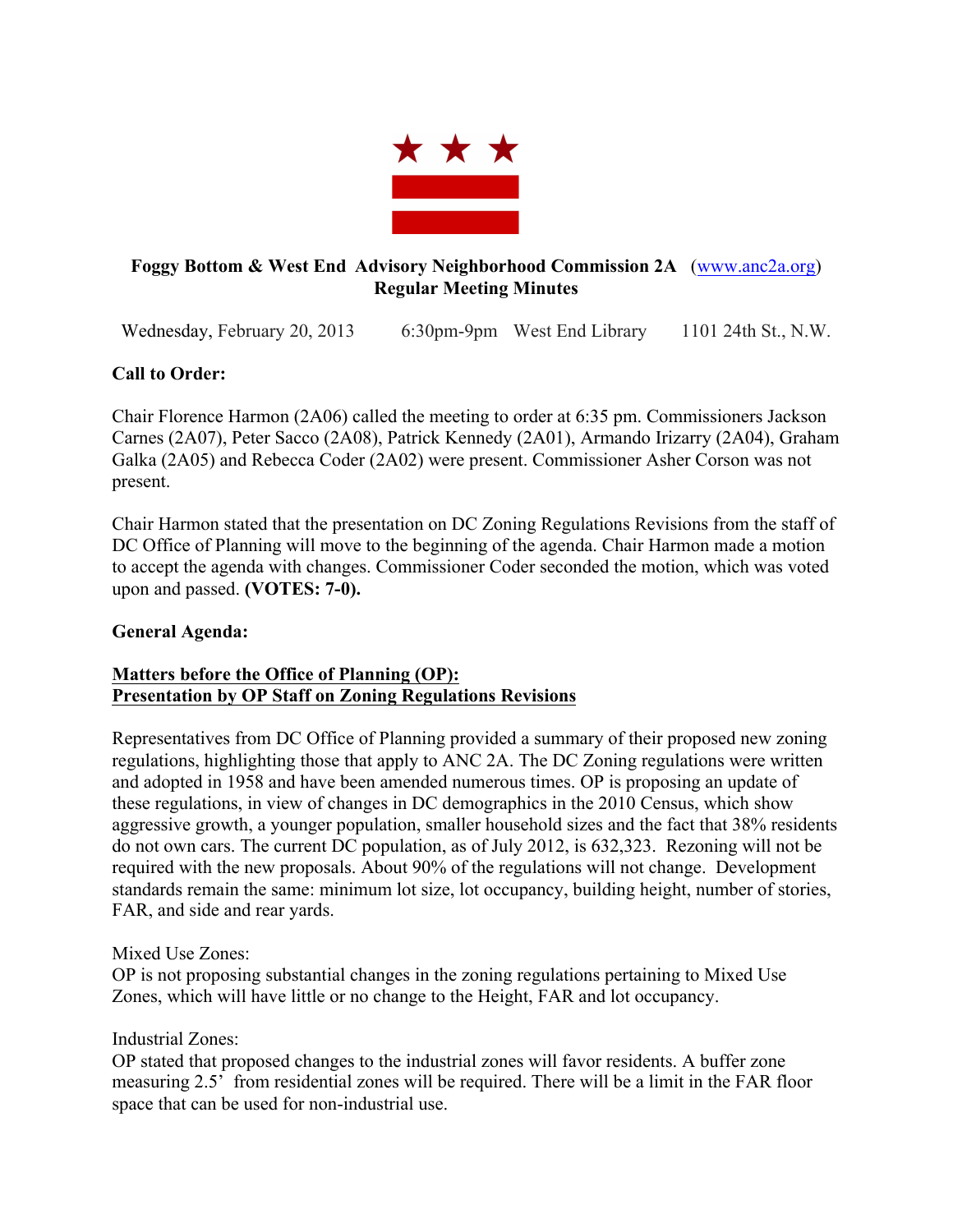### Green Area Ratio (GARs):

Commercial-mixed use, downtown, multifamily and industrial zones will be required to have a green area ratio of 30% and landscape and site standards. DC is the second US city to implement GARs.

### Downtown Zones:

The downtown zones will expand with up to 44 million square feet of potential development. There will be no parking minimum in these areas.

#### Transit Zones:

Transit zones are apartment and mixed use zones within one-half mile of metro stations and onequarter mile from major bus routes. These transit zones will not have parking minimums but will have lively streetscapes oriented to pedestrians.

## Parking:

The new zoning regulations propose to remove the *parking minimum* for new constructions (not parking requirements). Parking will not be required for single family homes or residential developments of less than ten units, in downtown areas, apartment or commercial/mixed use zones within one-half mile from metro and bus corridors. Shared parking will be allowed. Carshare spaces will be required in new large parking facilities and may count toward required parking.

The proposed zoning regulations discourage surface parking lots. Those smaller than 100,000 square feet will be required to have landscaping and 30% tree canopy. Those larger than 100,000 square feet will need special permits.

# Bike parking:

The proposed zoning regulations would enhance bike parking. Additional bicycle facilities are proposed and bike parking will be required for new buildings. Large employers would need to provide shower and locker facilities for bicycle commuters.

#### Pervious Surfaces:

Pervious surfaces will be required in all residential zones (R-1-R-4), ranging from 20-50% of total lot area. Such surfaces include grass, vegetated roofs, pervious pavers, mulched ground cover.

#### Alley Lots:

The proposed regulations encourage the use of alley lots with special exemptions to make alleys safe.

#### Community Character:

The proposed zoning regulation changes support maintaining community character by revising measuring points for height of buildings and houses, establishing front-yard setbacks, eliminating incentives for fill-ins in row house zones and adding pervious surface requirements.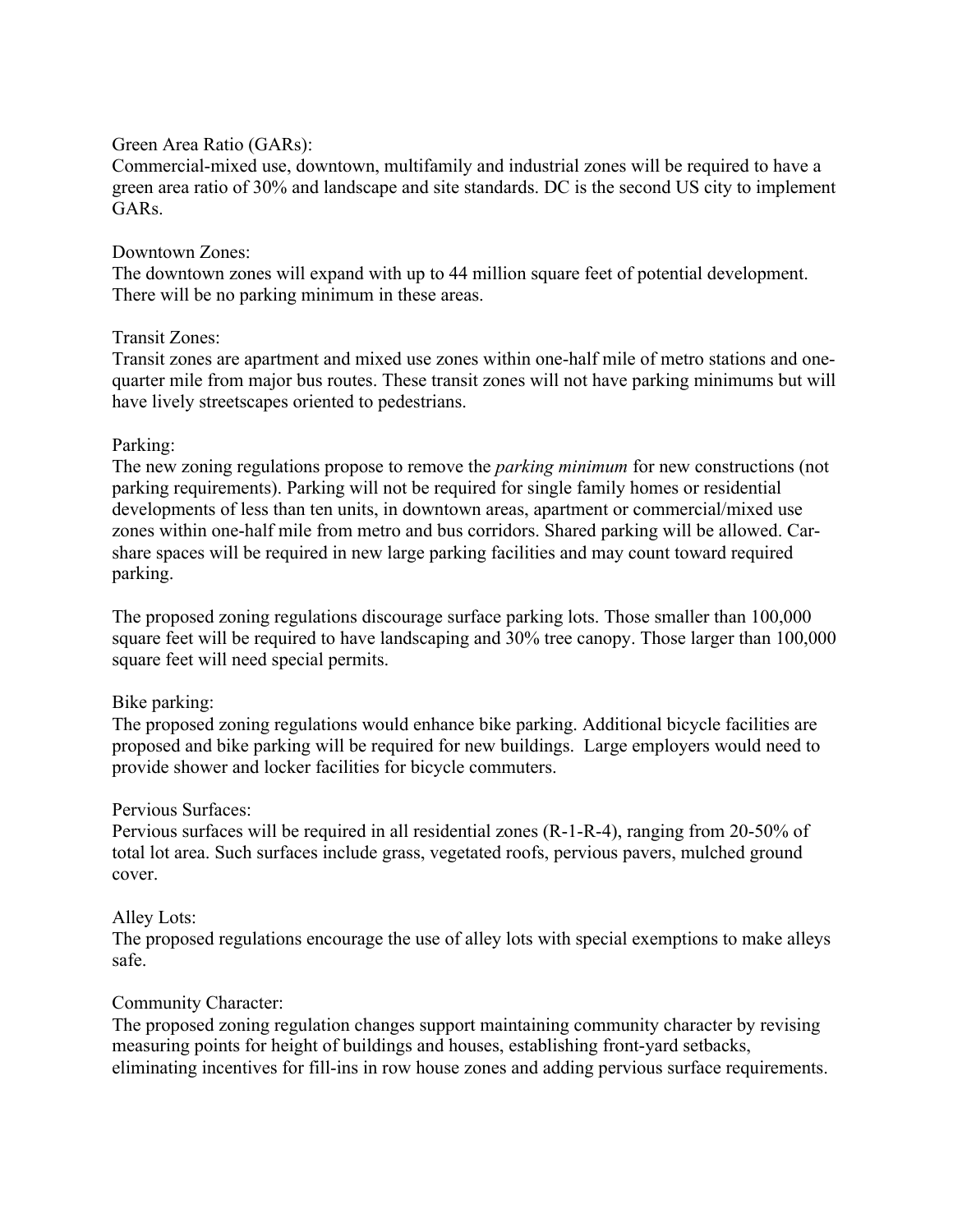## Corner Stores:

Corner stores will be allowed only in R-3 residential zones and R-4 row house zones (Capitol Hill and Georgetown) with limitations so that neighborhood character is maintained. They are not proposed to be allowed within 500 feet of mixed-use zones to avoid competition with commercial districts. Corner stores would only be located on the ground floor of corner sites or on non-residential construction and would be no larger than 1200 square feet. The proposed regulation require that storage and garbage be kept inside. No alcohol consumption will be allowed on-site. No more than three employees would be permitted on site at one time. There are currently nineteen corner sites in ANC 2A.

# Accessory dwellings:

Accessory dwellings will be allowed only in residential R-3 zones and in existing buildings (such as garages and carriage houses) outside the principle house. The owner must live in the house. New construction for an accessory dwelling would need a special exception with a public hearing. There are currently nine accessory dwellings in row houses in ANC 2A.

Additional information can be found on www.planning.dc.gov, www.ZoningDC.org, www.DCZoningUpdate.org. The OP Staff answered questions from the Commissioners and the community.

## **Safety Report:**

Lt. Craig gave the safety report. He provided information from 30-day comparison and year-todate comparison, showing violent crime and property crime had decreased. Thefts (from restaurants and cars) still remain a problem.

Community members discussed incidents involving pedestrians at Washington Circle who have been hit by cars. They suggested more fencing and more crosswalks. Community members also provided information about the need for replacing traffic signs in the area. Lt. Craig stated that traffic signs can be replaced by calling 311, but he will follow-up with these concerns.

Lt. Craig discussed the burglary that occurred in Georgetown, to illustrate the need to have residents place address labels on the front and back of their residence. These signs can be ordered by block captains.

Lt. Craig provided his contact information: Donald.craig@dc.gov or 202-715-7344.

# **Updates and Announcements:**

Chair Harmon announced the 151<sup>st</sup> Anniversary of District of Columbia Emancipation Act 1862 on Tuesday, April 16, 2013; the Free Small Business Brief Advice Legal Clinic; the Box Tops for Education to benefit Francis-Stevens: http://www.boxtops4education.com/

. Commissioner Irizarry provided an update on the Watergate Hotel ABRA protest. He stated the negotiations were still ongoing. Commissioner Carnes announced that Francis-Stevens PTA was hosting an open house for prospective parents interested in enrolling their children for the 2013-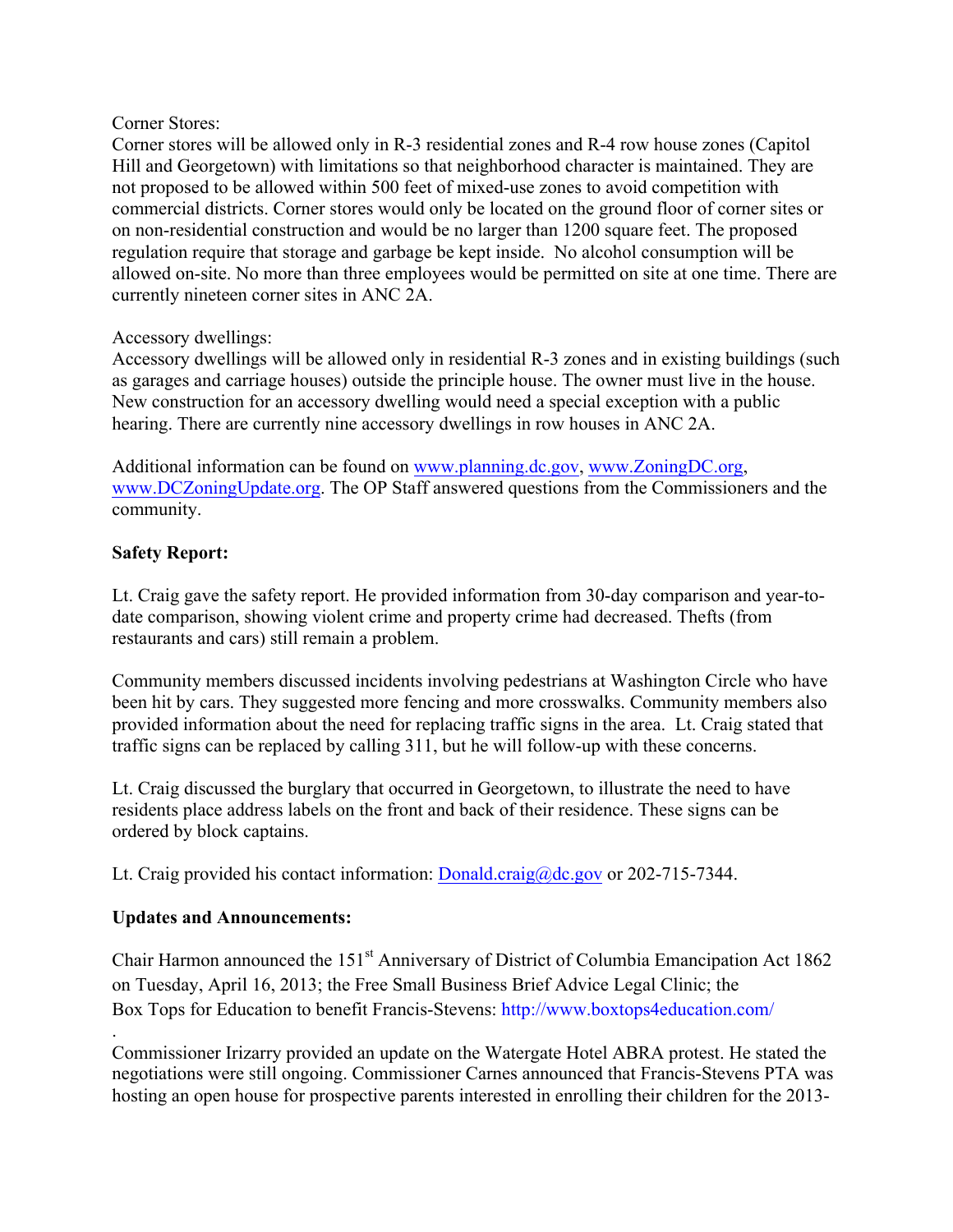14 school year tomorrow, Thursday February  $21<sup>st</sup>$  from 8:30-10 am, and this coming Saturday February 23, 2013 from 9:30 a.m.-10:30 a.m.

## **Regulatory Agenda:**

Matters before the DC Water: Cross-Town Tunnel Project:

Commissioner Coder presented a draft resolution regarding the DC Water cross-town tunnel restoration project that is underway under M Street NW and Francis Field. The hours of construction are currently from 7 am to 7 pm, with no noise overnight. DC Water is requesting an extension of overnight work until 1 am. This is necessary given the repair project timing constraints related to having the tunnel off line during the summer months.

Commissioner Coder stated she has received many complaints from residents regarding nighttime noise related to overnight work on this tunnel project. However, she stated that the ANC is supportive of this tunnel project and supports that the work starts no earlier than 7 am, doubling the daytime shift for the noisiest work and completing all work by 1 am nightly. ANC 2A also requests that going forward DCRA grant DC Water an overnight work permit for this site on a monthly basis so that it can continue to monitor the situation and ensure residents are not disturbed.

Community members reported that generators run all the time and they requested that these be turned off at night.

Commissioner Coder made a motion to accept the draft resolution (with changes) regarding DC Water Cross-Town Tunnel Project's request to extend working hours until 1 am. Commissioner Irizarry seconded the motion, which was voted upon and passed. **(VOTES: 7-0) (Attachment 1)**

#### Matters before ABC/ABRA:

Shadow Room request for a restriction waiver for holiday hours:

Steven Acott from Shadow Room requested the restriction waiver in their Voluntary Agreement with ANC 2A for March 9, 2013, Spring Daylight Saving Day, that would allow them to stay open until 4 am, instead of the usual 3 am. They will have additional police detail for this day.

Chair Harmon made a motion to approve extended hours for Shadow Room for March 9, 2013 - Daylight Savings Day, until 4 am as long as Shadow Room provides police detail during and after this time. Commissioner Coder seconded the motion, which was voted upon and passed. **(VOTES: 7-0) (Attachment 2)**

## Designation of Commissioner Irizarry as Additional ANC 2A Representative on Matters relating to Watergate Hotel Protest:

Chair Harmon made a motion to designate Commissioner Irizarry, in addition to Commissioner Rebecca Coder and herself, to be ANC 2A's representative on Watergate Hotel Protest matters (new Retailer's Class CH License Application No. ABRA 91162). Commissioner Coder seconded the motion, which was voted upon and passed. **(VOTES 7-0) (Attachment 3)**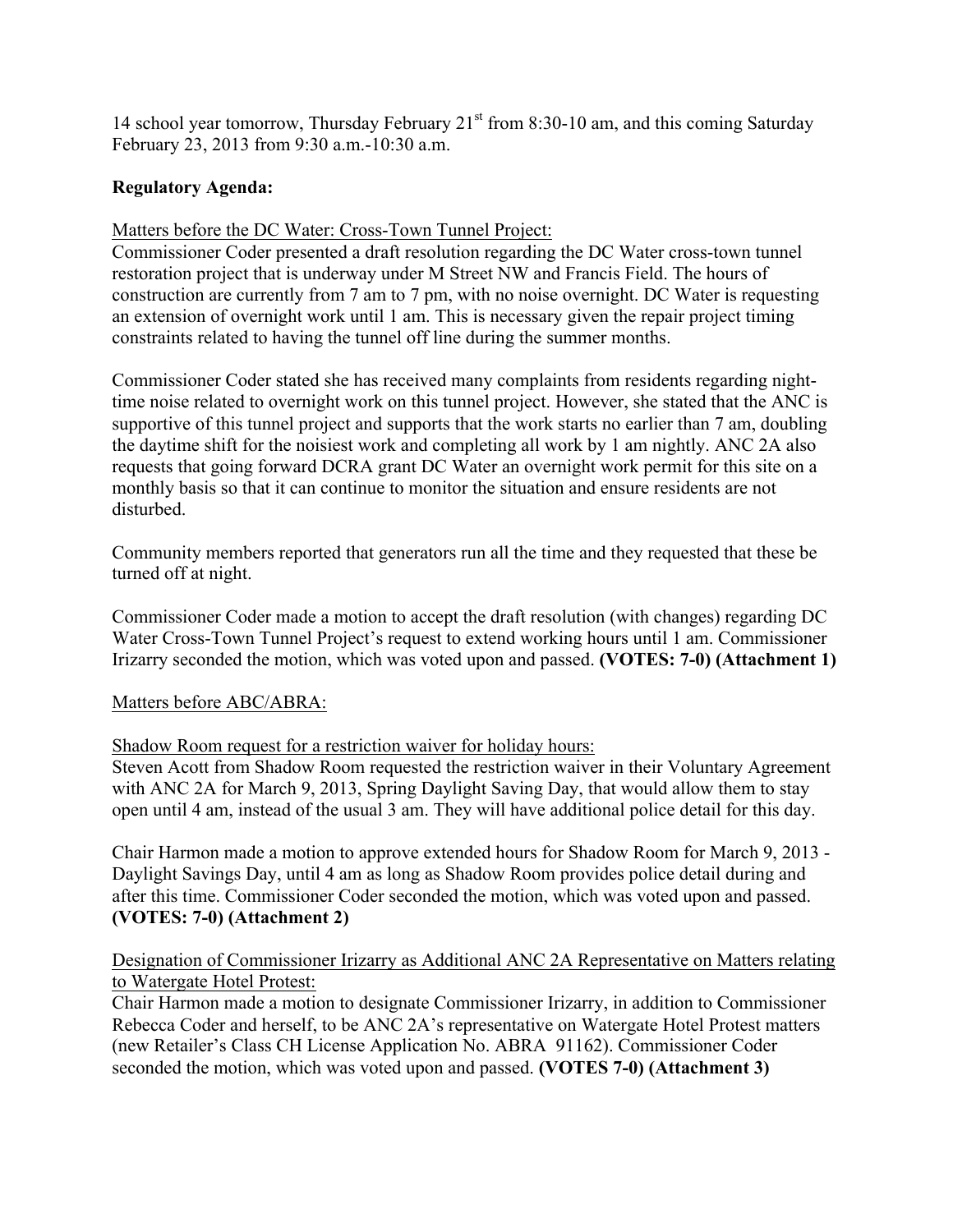ABRA proposed legislation re full-service grocery liquor license:

Commissioner Kennedy read a draft resolution regarding the ABRA proposed legislation for full-service grocery liquor license.

Commissioner Coder provided background information. The DC Council updated and passed the Omnibus Alcoholic Beverage Regulation Emergency Amendment Act in December 2012 that contains a new provision allowing liquor stores to open on Sundays. Currently, retailers selling beer and wine (Class B) are allowed to do so on Sundays. As a consequence ABRA has received an increase of applications for "Class A" licenses from retailers wanting to add liquor to their beer and wine sales. "Class A" licenses are given to liquor stores and "Class B" licenses are given to "full-service grocery stores," allowing them to sell beer and wine if they apply for an exemption.

The new Act also requires a new definition of "full-service grocery store." There has been much discussion over whether "full-service grocery stores," such as CVS and Walgreens, can sell beer and wine under the current exemption for "full-service grocery stores." The new rules also specify that a full-service grocery store must devote at least 50 percent of its total retail space or a minimum of 6,000 sqf to four of five types of products, of which at least 5% of its total retail space is dedicated to each of these types of products. The new rules define the five specific types of products: fresh, uncooked or unprocessed meat, poultry or fish; fresh, uncooked or unprocessed fruits or vegetables; dairy products; breads, cereals or baked goods; or dry groceries, such as coffee, flour and whole grains.

Last month ABRA announced it was scheduling hearings on their proposal to redefine "fullservice grocery store," under which retailers qualify for a grocery license to sell beer and wine. The public hearing will be held February 28th.

Chair Harmon made a motion to support the resolution in support of ABRA's proposed regulations. Commissioner Kennedy seconded the motion, which was voted and passed. **(VOTES 7-0) (Attachment 4)**

Matters before the DC Zoning Commission:

GWU Lerner Health and Wellness Zoning Order Extension

GWU representatives presented information regarding modification to their condition of approval for GWU's Lerner Health and Wellness Center located at 2301 G Street, within the GWU campus. GWU is requesting a one year extension of its expanded use.

The Lerner Center was given authorization to expand its use to the students, faculty and staff at Mt. Vernon Campus, the students at School Without Walls, GWU Board of Trustees, up to 300 persons residing in St. Mary's Court or the Remington Condominium or members of St. Mary's Episcopal Church, as well as University alumni who reside in Foggy Bottom/West End area. The expanded use was permitted for a period of five years.

During this one-year extension, GWU will evaluate the use of all of GWU athletic facilities, present its finding to the ANC 2A and will address the appropriate use of the Lerner Center.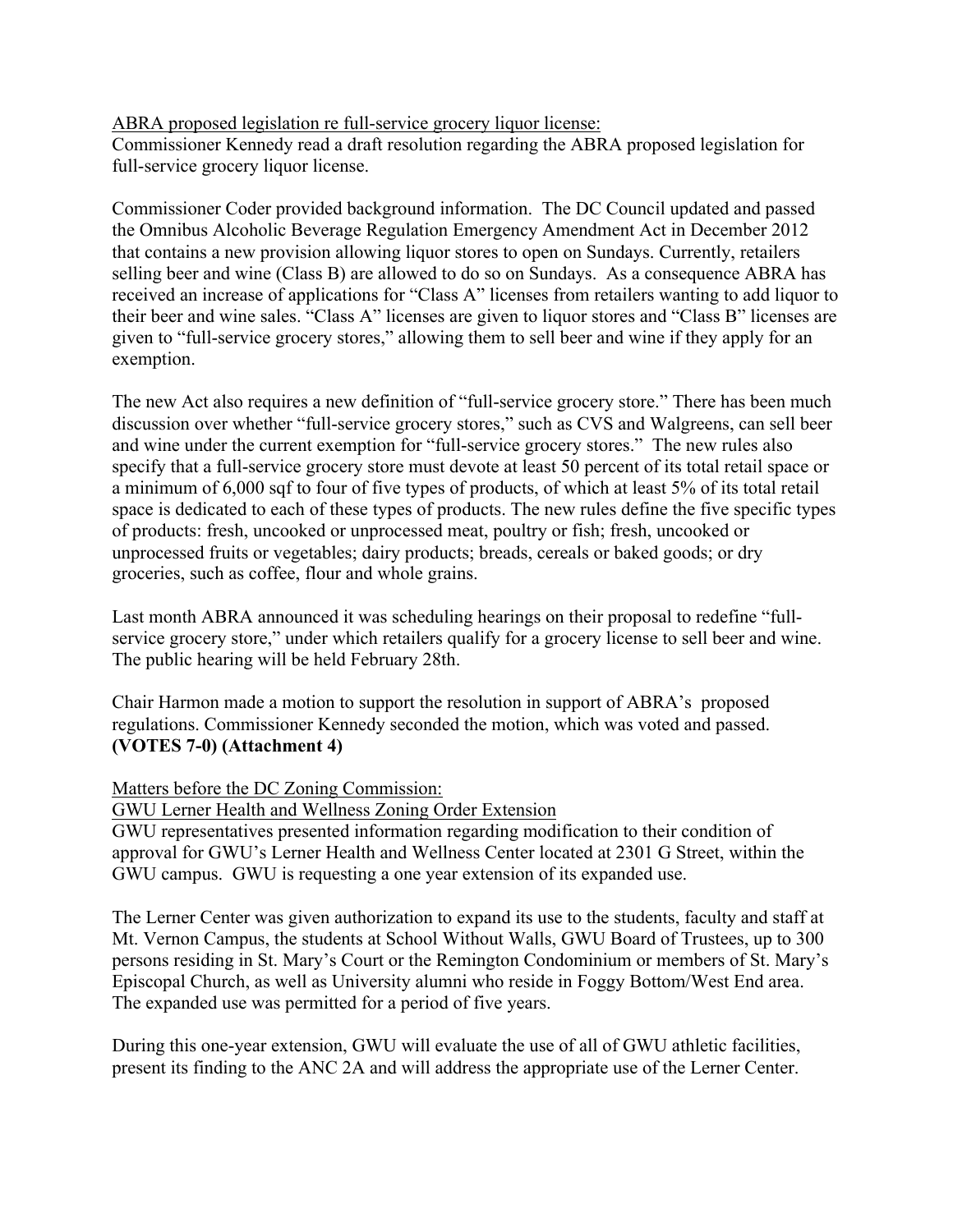Chair Harmon moved to support GWU's request for one year extension of its approved expanded use relating to the Lerner Health and Wellness Center. Commissioner Kennedy seconded the motion, which was voted upon and passed. **(VOTES 7-0) (Attachment 5)**

DDOT Public Space Committee:

## Foggy Bottom Farmers Market – new location

Representative from Foggy Bottom Farmers Market presented an update on its relocation efforts. Its current location on the intersection of I Street between New Hampshire Avenue NW and 24<sup>th</sup> Street NW was being affected by the DDOT construction on New Hampshire Avenue, heavy commercial traffic, and loss of customers due to the nearby Whole Foods Marketplace. A new location has been identified for the 2013 season of Foggy Bottom Farmers Market on the eastern end of the I Street Mall, between  $22<sup>nd</sup>$  Street and  $23<sup>rd</sup>$  Streets NW. They have been negotiating with George Washington University because I Street Mall is private property, owned by GWU. In addition, they will negotiate with DC Metro regarding the precise location in relation to the Foggy Bottom Metro escalator and elevator entrances.

Britany Waddell of GWU said GWU supported relocating the Foggy Bottom Farmers Market to I Street Mall.

Representative from Foggy Bottom Farmers Market added that they are requesting twelve metered parking spaces on the 900 block of New Hampshire to be designated reserved parking for their merchants.

The 2013 Foggy Bottom Farmers Market season runs from April 3 to November 27, 2013, every Wednesday from 1 pm to 7 pm.

Chair Harmon made a motion for a resolution to be sent to DDOT in support of the new location for Foggy Bottom Farmers Market on the I Street Mall and to designate twelve parking spaces on the 900 block of New Hampshire Avenue as reserved parking for their merchants. Commissioner Jackson seconded the motion, which was voted upon and passed. **(VOTES 7-0) (Attachment 6)**

#### Matters before Department of Parks and Recreation:

# Permit for Duke Ellington Concert – Monday April 29, 2013

Chair Harmon made a motion for a resolution in support of a DPR permit requirement for the Fourth Annual Duke Ellington Birthday Concert, coordinated by West End Friends. The concert will be held on Monday, April 29, 2013 from 3-6 pm, at the Duke Ellington Park, located at the intersection of New Hampshire Avenue, M Street and 21<sup>st</sup> Street NW. This concert is in honor of Duke Ellington, who was born in the West End area of ANC 2A. Commissioner Carnes seconded the motion, which was voted upon and passed. **(VOTES: 7-0) (Attachment 7)**

# Friends of Francis Field application to be official partner of Francis Field

Representative from Friends of Francis Field presented information regarding their application to be an official partner of Francis Field recognized by DPR.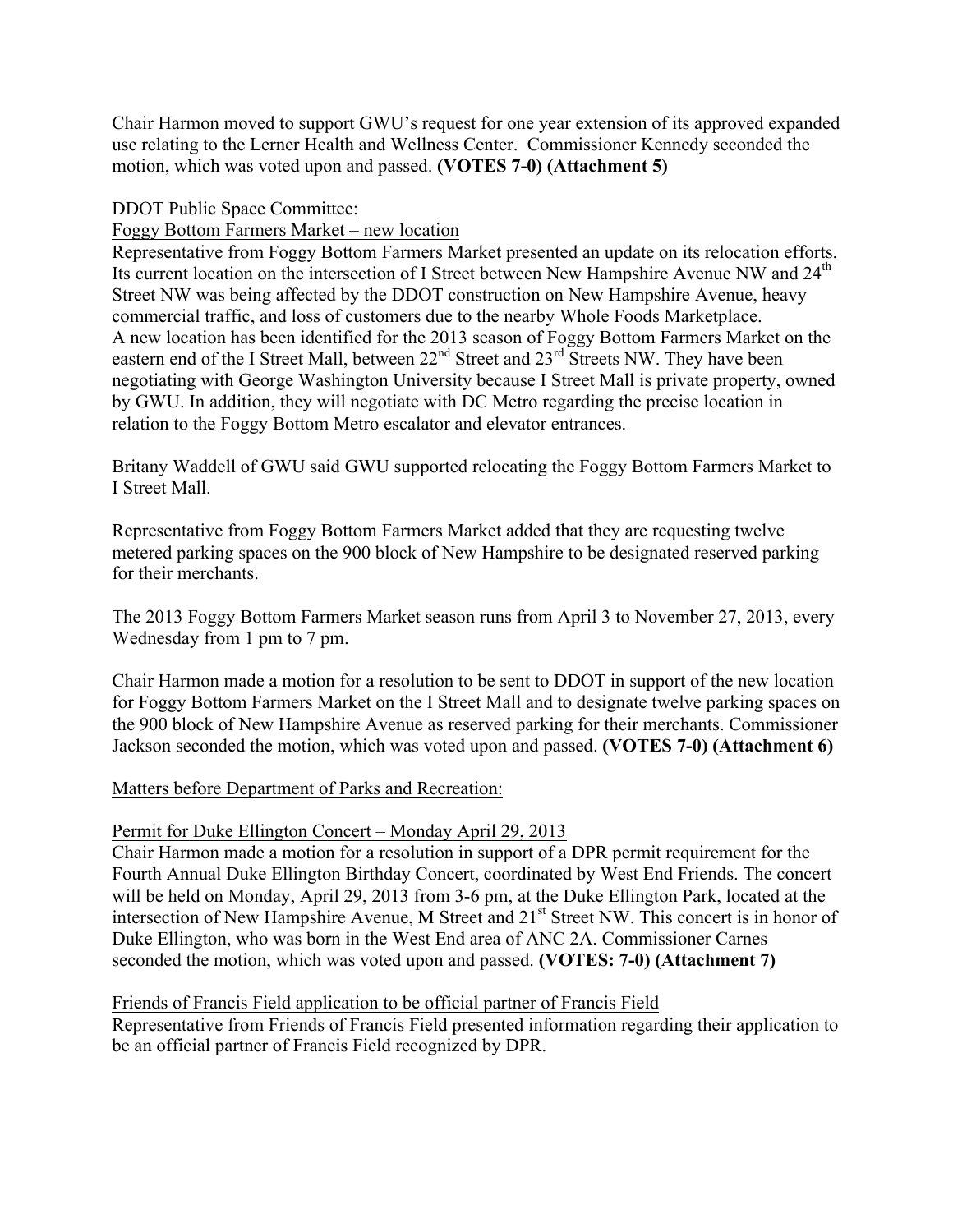Commissioner Coder stated that there have been successful private/public projects related to Francis Field, which resulted in obtaining \$300,000 for new fencing, benches, lighting, a water fountain, landscaping and a dog park. There are more projects planned for the future, such as water projects and completion of the dog park. The Francis Field is also used by the School Without Walls field hockey team for practice and games.

Francis Field is under the jurisdiction of both the National Park Service and DC Parks and Recreation. The location of the dog park is under DPR jurisdiction. The fields behind Francis-Stevens School are located within the ANC 2B boundary.

Staff coaches of the School Without Walls field hockey team raised their concerns regarding dog owners who use the field while their hockey team is practicing, resulting in clashes and interference. Tim Ryan of Francis-Stevens PTA stated he wanted to continue discussing these issues.

Chair Harmon tabled the resolution so that all parties can discuss their concerns relating to Francis Field.

## Miscellaneous Items:

## Bike DC – Sunday May 12, 2013

Representatives of BikeDC presented information on BikeDC. This is a non-competitive bike ride scheduled for Sunday, May 12, 2013. Its purpose is to promote bicycling and raise funds for the Washington Area Bicyclists Association. They requested a letter of support from ANC 2A.

Walk for the American Foundation for Suicide Prevention – Saturday June 1, 2013 A representative from American Foundation for Suicide Prevention presented information on their "Out of the Darkness Overnight Walk", scheduled for June 1-2, 2013. They expect some 1,500 participants.

#### Race for Every Child – Saturday October 5, 2013

A representative from "Race for Every Child" presented information on their 5K Family Run-Walk benefiting the Children's National Medical Center. The race is scheduled for Saturday October 5, 2013 at 9 am. They are expecting approximately 1,500 participants. They requested a letter of support from ANC 2A.

Chair Harmon made a motion to provide letters of support for "Race for Every Child" benefitting National Children's Hospital, "Out of the Darkness Overnight Walk" sponsored by the American Foundation for Suicide Prevention, and Bike DC sponsored by Washington Area Bicyclists Association. Commissioner Coder seconded the motion, which was voted upon and passed. **(VOTES 7-0). (Attachment 8)**

#### **Administration:**

Adoption of Quarterly Report: 1<sup>st</sup> Quarterly Report 2013 (Oct-Dec 2012)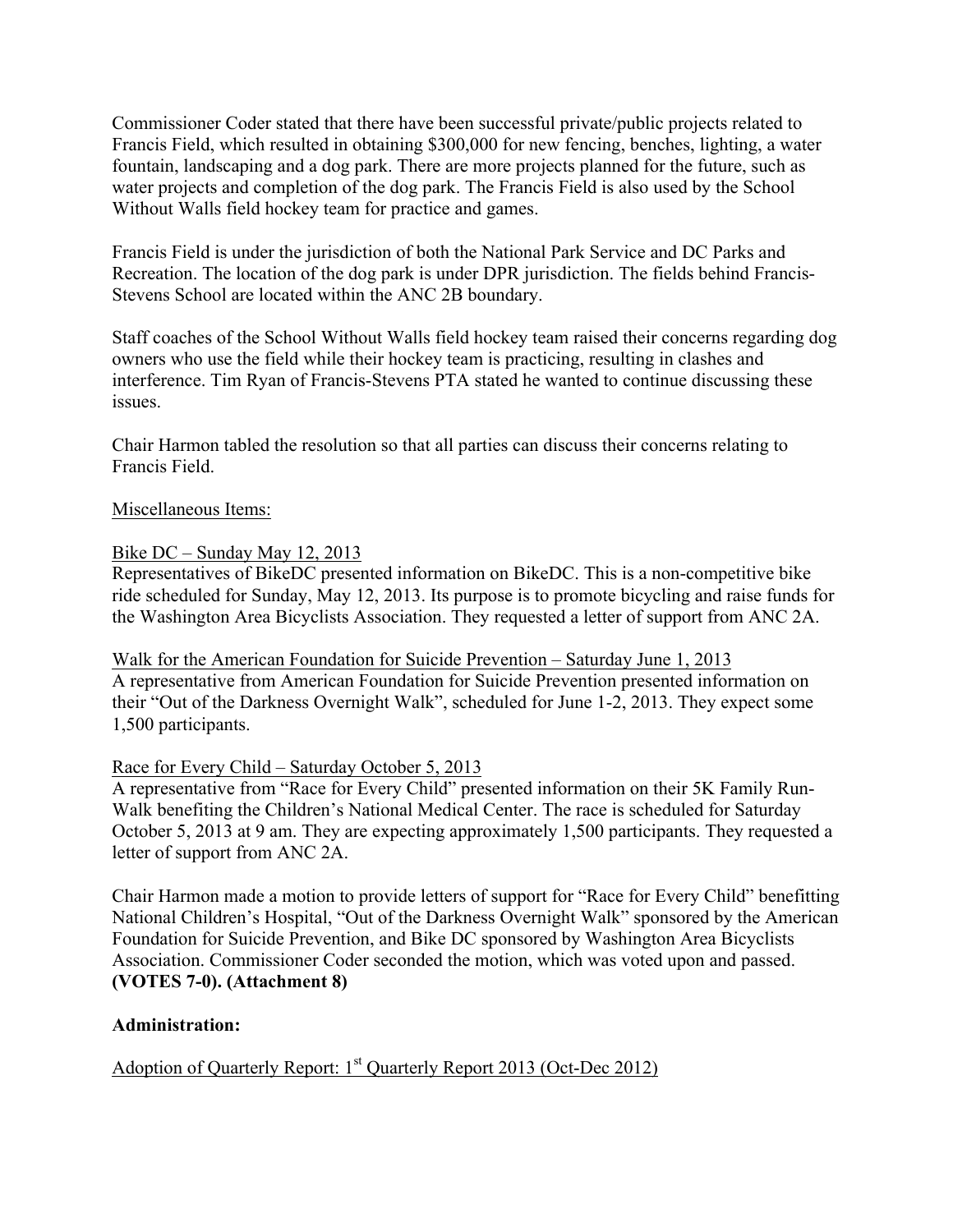Commissioner Galka stated that the DC Auditor was requesting ANCs to submit the quarterly reports electronically on a system that is based on excel. This would result in the necessity of purchasing electronic software for a Macintosh (\$99.99) for the Financial Manager Thomas Defeo. Commissioner Galka made a motion to provide funds of \$99.99 for this Macintosh electronic software. Commissioner seconded the motion, which was voted upon and passed. **(VOTES: 7-0)** 

Commissioner Galka presented the  $1<sup>st</sup>$  Quarterly Report 2013 (October – December 2012). He stated that ANC 2A finances began the quarter with \$21,486 and received one allotment. Disbursements included wages, taxes (federal and DC) and expenses for photocopying and supplies. Most of the disbursements were for wages. ANC 2A closed the quarter with \$21,230.00.

Commissioner Galka made a motion to accept the 1<sup>st</sup> Quarterly Report 2013. Chair Harmon seconded the motion, which was voted upon and passed. **(VOTES: 7-0)**

Chair Harmon adjourned the ANC 2A meeting at 9:01 p.m.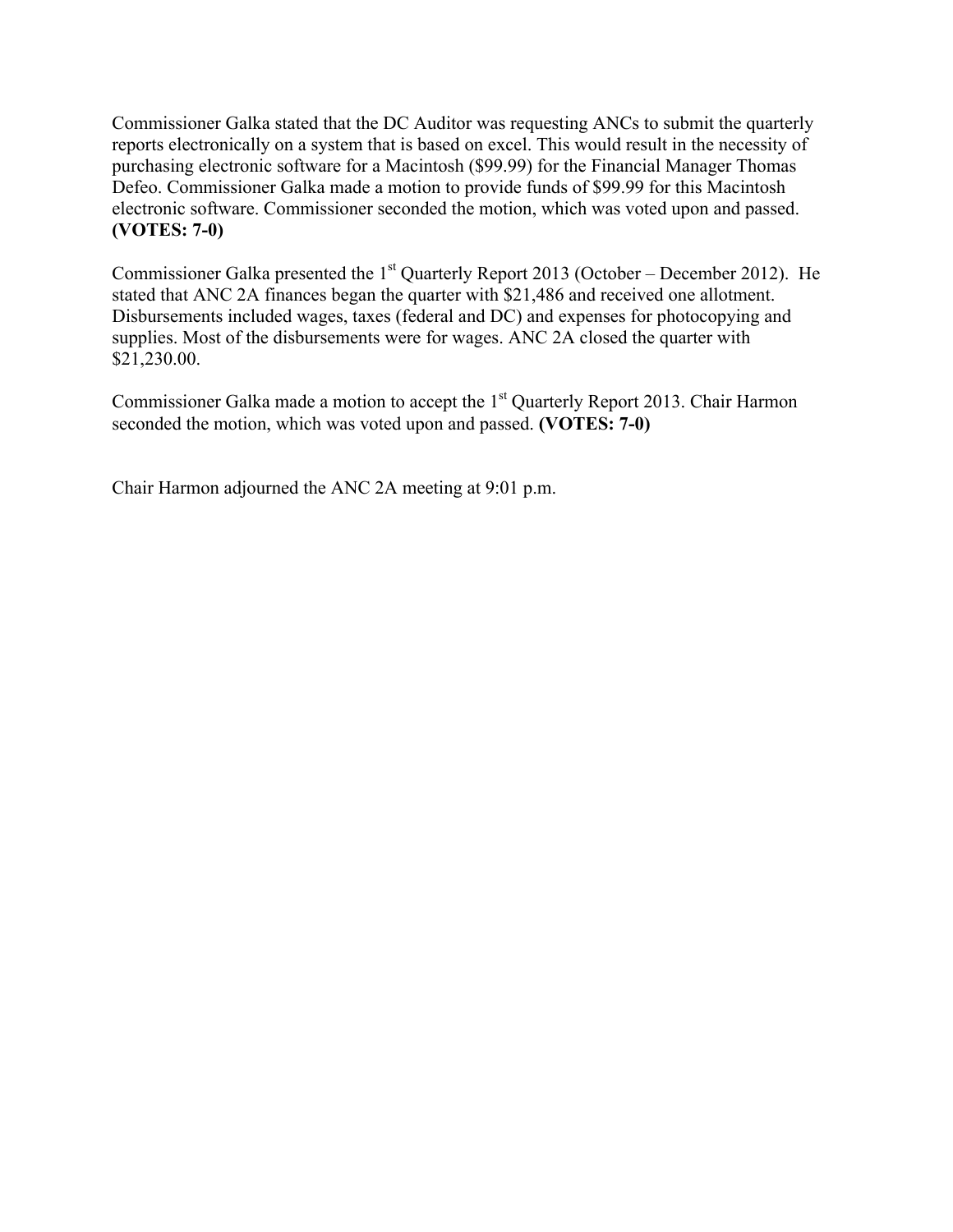# **ATTACHMENT 1 - DC Water Cross-Town Tunnel Project request to extend working hours until 1 am.**

Government of the District of Columbia Foggy Bottom and West End Advisory Neighborhood Commission 2A

c/o West End Library 1101 24th St., N.W. Washington DC 20037

\_\_\_\_\_\_\_\_\_\_\_\_\_\_\_\_\_\_\_\_\_\_\_\_\_\_\_\_\_\_\_\_\_\_\_\_\_\_\_\_\_\_\_\_\_\_\_\_\_\_\_\_\_\_\_\_\_\_\_\_\_

February 27, 2013

Nicholas A. Magett, Director Department of Consumer and Regulatory Affairs  $1100 \, 4^{\text{th}}$  Street, SW Washington, DC 20024

George S. Hawkins, General Manager DC Water 5000 Overlook Avenue, SW Washington, DC 20032

### Re: Overnight Work Permit and Disturbances related to the Cross-town Tunnel Rehabilitation Project

At a duly noticed, regularly scheduled meeting on February 20, 2013 with seven of the eight commissioners present, constituting a quorum, Advisory Neighborhood Commission (ANC) 2A voted 7 to 0 to adopt the following resolution.

**Whereas**, since 2010, DC Water (DCW) has had the Cross-Town Tunnel Restoration Project underway with original construction hours from 7:00 am to 7:00 pm;

**Whereas**, in November, 2012 DCW requested an extension to overnight hours, given repair project timing constraints related to having the tunnel off line during the summer months;

**Whereas**, the ANC commissioner for 2A02 agreed to this predicated on there being no disturbance to the residents near the construction site;

**Whereas**, Council member Evans' office and ANC 2A have received complaints regarding night-time noise related to the overnight work from residents of Whitman Place Condominium and the WestEnd25 Apartments, and these complaints have escalated in January and February, 2013;

**Whereas**, DCW in response to these complaints has agreed to restrict the hours; this includes doubling the daytime shift for the noisiest work and completing all work by 1:00 am nightly;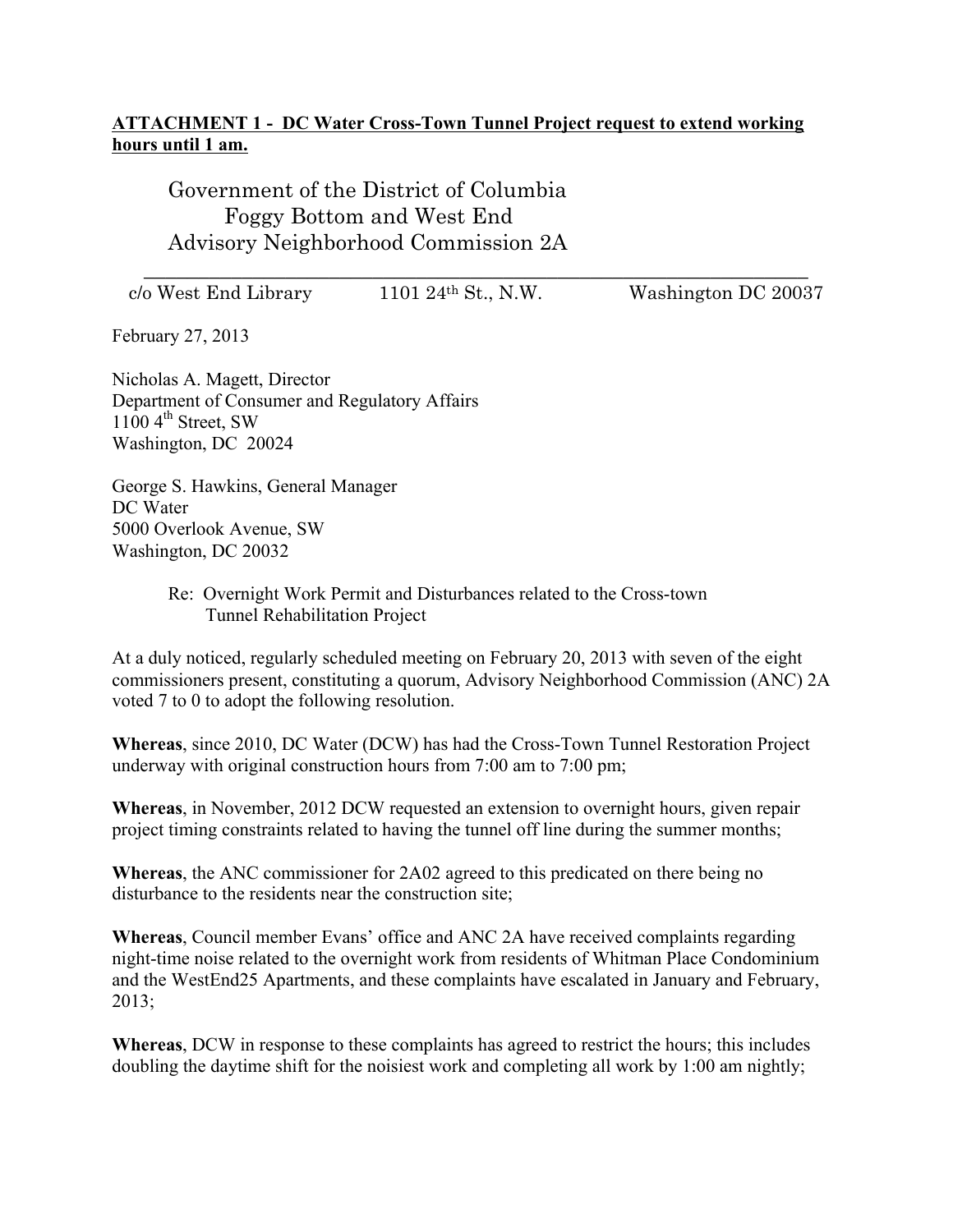**Whereas**, the ANC 2A is support of this so long as there are not continued significant complaints by residents;

**NOW THEREFORE BE IT RESOLVED**, ANC 2A requests that DCRA grant DCW the overnight work permit for this site on a monthly basis so that it can continue to monitor the situation and ensure residents are not disturbed during night-time hours.

On Behalf of the Commission,

Respectfully submitted,

Florence Harmon Chair

cc: Jack Evans, Council Member, Ward 2 Rebecca Coder, ANC 2A-02

# **ATTACHMENT 2: ABRA 075871 – Shadow Room Extension of hours on March 9-10, 2013 (Daylight Savings Day)**

Government of the District of Columbia Foggy Bottom and West End Advisory Neighborhood Commission 2A

\_\_\_\_\_\_\_\_\_\_\_\_\_\_\_\_\_\_\_\_\_\_\_\_\_\_\_\_\_\_\_\_\_\_\_\_\_\_\_\_\_\_\_\_\_\_\_\_\_\_\_\_\_\_\_\_\_\_\_\_\_  $c/\sigma$  West End Library 1101 24<sup>th</sup> St., N.W. Washington DC 20037

February 27, 2013

Ms. Ruthanne Miller, Chair Alcoholic Beverage Control Board 2000 14th Street, NW, Suite 400S Washington, D.C. 20009

Re: Acott Ventures, LLC (t/a Shadow Room) 2131 K Street, NW License No. ABRA-075871

Dear Chairman Miller and Members of the Board: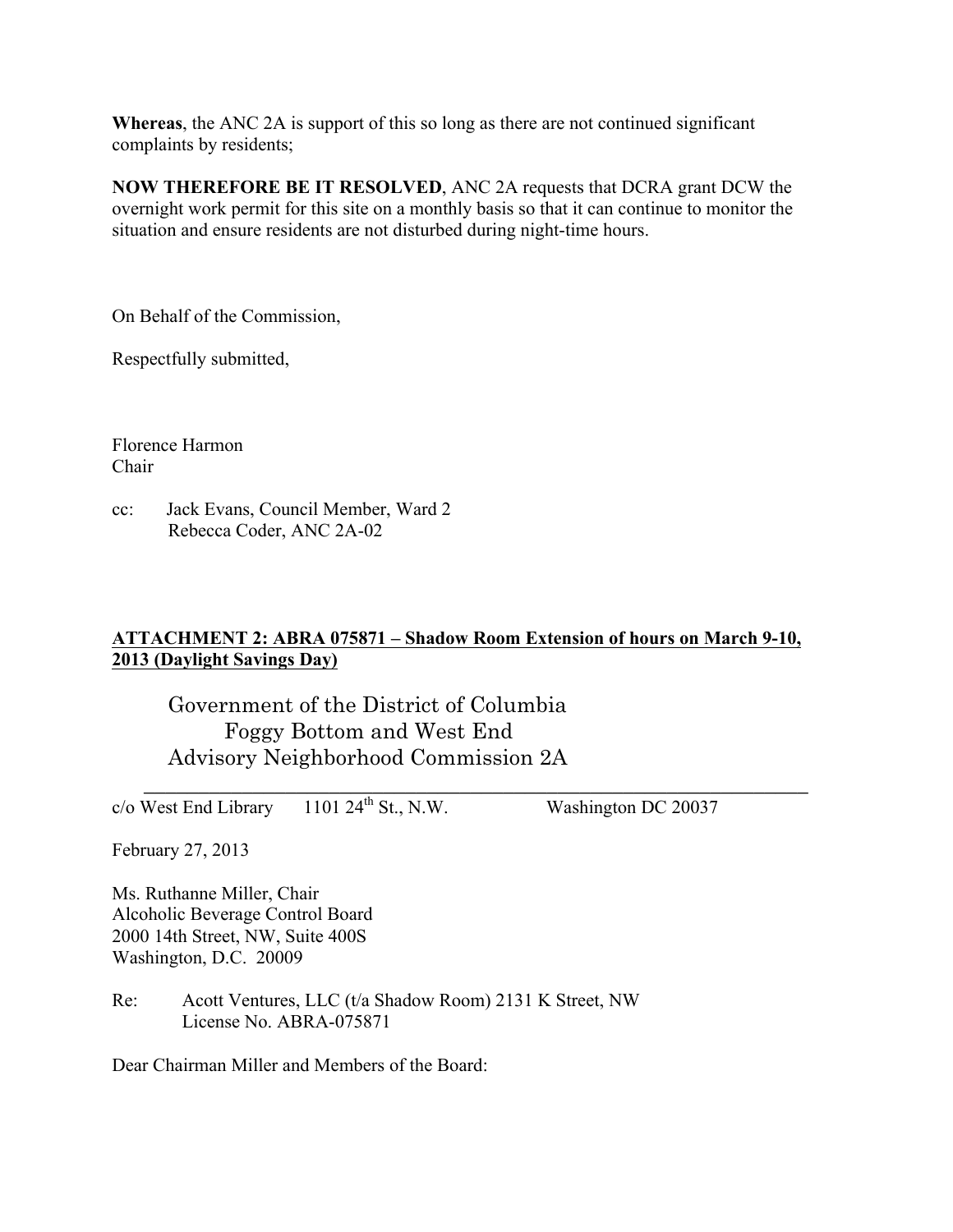At its duly noticed, regularly scheduled meeting on February 20, 2013, with seven of the eight commissioners present constituting a quorum, ANC 2A voted unanimously (7-0) to provide **conditional** support for the extension of hours until 4:00 a.m. for Saturday, March 9, 2013 into Sunday morning March 10, 2013 for The Shadow Room, located at 2131 K Street, NW.

The ANC's support is predicated on Shadow Room demonstrating that it has hired an **MPD security detail** for those evenings during and after the extended hours closing to ensure that departing patrons do not disturb the adjoining residential neighborhood.

The Commission was discouraged to hear that Shadow Room was not taking additional steps to manage any potential security concerns and asks that the ABRA Board ensure that this MPD security detail is in place prior to final approval.

Please let me know if I can answer questions regarding this matter.

Sincerely,

Florence Harmon

Chair

cc: Steven Acott, The Shadow Room

# **ATTACHMENT 3: ABRA-091162 - Designation of ANC 2A representatives on Watergate Hotel Protest**

\_\_\_\_\_\_\_\_\_\_\_\_\_\_\_\_\_\_\_\_\_\_\_\_\_\_\_\_\_\_\_\_\_\_\_\_\_\_\_\_\_\_\_\_\_\_\_\_\_\_\_\_\_\_\_\_\_\_\_\_\_

Government of the District of Columbia Foggy Bottom and West End Advisory Neighborhood Commission 2A

 $c/\text{o West End Library}$  1101 24<sup>th</sup> St., N.W. Washington DC 20037

February 24, 2013

Ruthanne Miller, Chairperson Alcoholic Beverage Control Board 2000 14<sup>th</sup> Street NW Washington, DC 20009

> RE: ABC Application of Watergate Hotel Lessee, LLC New Retailer's Class CH License No. ABRA-091162

Dear Chairperson Miller and Members of the ABC Board: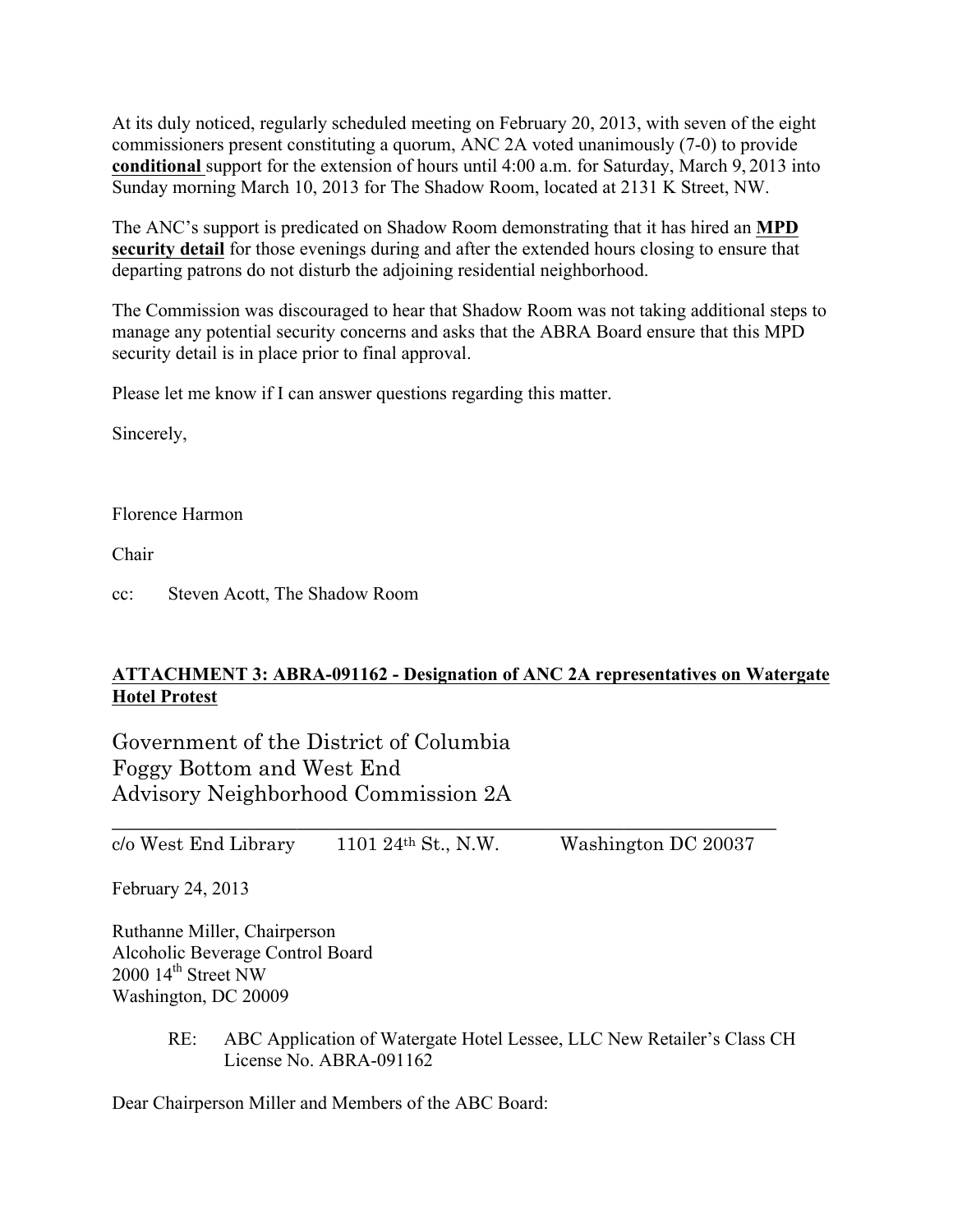The Foggy Bottom and West End Advisory Neighborhood Commission ("ANC 2A"), at a duly noticed meeting on February 20, 2013, with quorum present, unanimously resolved by a vote of 7-0 to designate Commissioners Armando Irizarry, Florence Harmon, and Rebecca Coder as representatives of ANC 2A before ABRA and the ABC Board on the matter of the Watergate Hotel protest, New CH License application no. ABRA-91162.

ON BEHALF OF THE COMMISSION:

Sincerely,

Florence E. Harmon Chair

cc: Michael Fonseca, attorney for Watergate Hotel Sarah Fashbaugh, ABRA Community Resource Advisor

# **ATTACHMENT 4: Proposed ABRA regulations pertaining to for full service grocery stores**

\_\_\_\_\_\_\_\_\_\_\_\_\_\_\_\_\_\_\_\_\_\_\_\_\_\_\_\_\_\_\_\_\_\_\_\_\_\_\_\_\_\_\_\_\_\_\_\_\_\_\_\_\_\_\_\_\_\_\_\_\_

Government of the District of Columbia Foggy Bottom and West End Advisory Neighborhood Commission 2A

c/o West End Library 1101 24th St., N.W. Washington DC 20037

March 19, 2013

Ruthanne Miller, Chairperson Alcoholic Beverage Control Board 2000 14th Street NW, Suite 400 Washington, DC 20009

## **Re: ANC 2A Resolution on Proposed Rulemaking to Define "Full Service Grocery Stores"**

At its regularly scheduled meeting on Wednesday, February 20, 2013, the Foggy Bottom & West End Advisory Neighborhood Commission 2A (ANC 2A) discussed the proposed rulemaking by the Alcoholic Beverage Control Board that pertain to "full service grocery stores." With seven of the eight commissioners in attendance, a quorum at a duly noticed, regularly scheduled public meeting, the following motion was unanimously approved.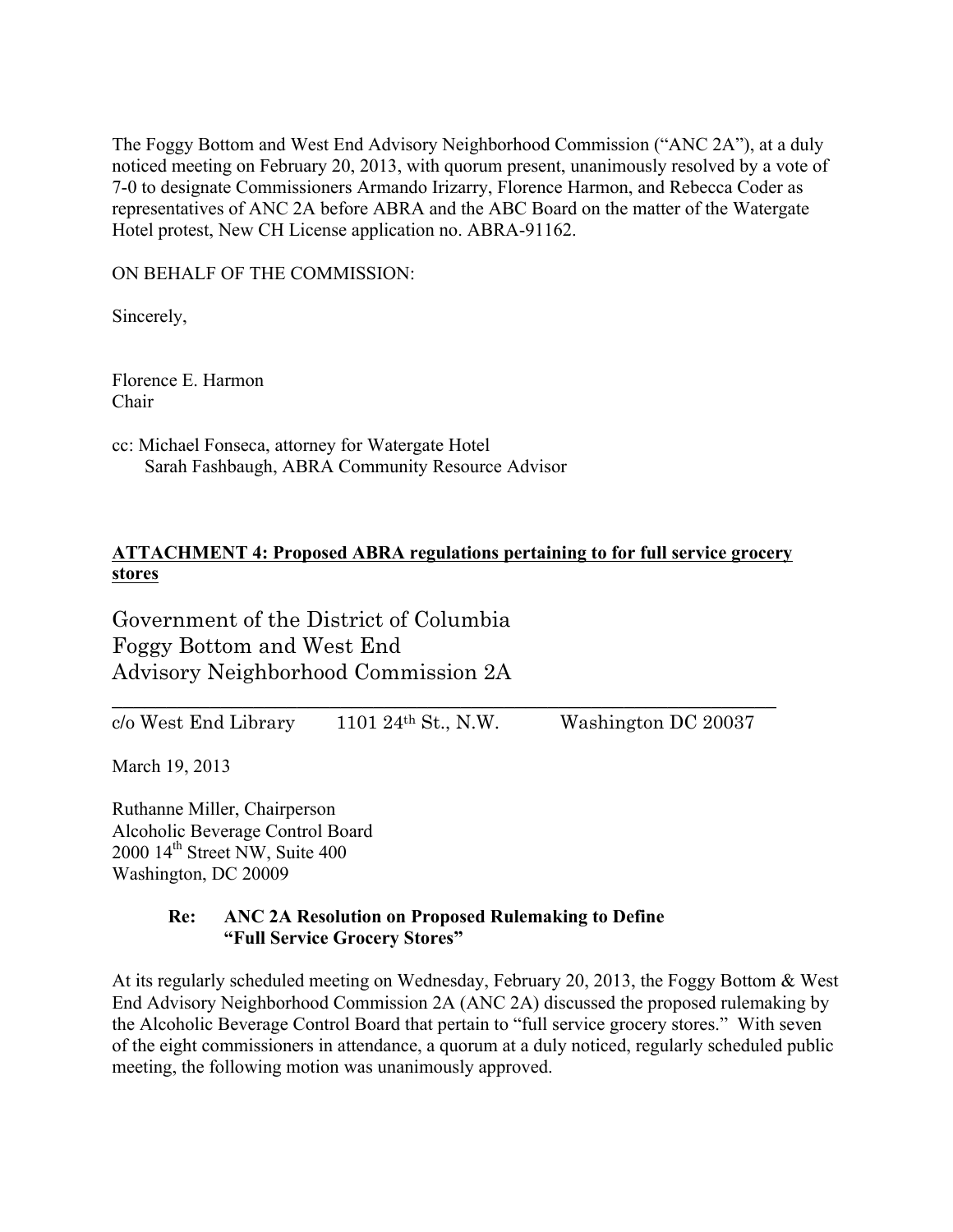WHEREAS there has, since the year 2000, existed an exemption from a moratorium on Class B liquor licenses in the District of Columbia for new or substantially renovated "full service grocery stores";

WHEREAS businesses like CVS and Walgreens, commonly considered to be "drug stores," have recently been applying for Class B licenses under the "full service" exemption;

WHEREAS there exists within the boundaries of ANC 2A one such drug store with a Class B license, the Walgreens located at 22<sup>nd</sup> and M Streets, N.W.;

WHEREAS there are outstanding Class B license requests from "drug stores" in other parts of the District, and there may be similar license requests in the future from "drug stores" seeking to sell beer and wine within the boundaries of ANC 2A;

WHEREAS the Alcoholic Beverage Control (ABC) Board was required, as a condition of the Omnibus Alcoholic Beverage Regulation Amendment Act of 2012, to submit for D.C. Council review proposed rules that would define specifically the criteria whereby an establishment could qualify for the Class B exemption as a "full service grocery store";

WHEREAS the ABC Board submitted such rules for review on January 16, 2013 by a unanimous vote of the Board;

WHEREAS those rules state, among other things, that full-service grocers must offer "a full line of at least four of the five following types of products on a continuous basis:

- a. Fresh, uncooked, or unprocessed meat, poultry, or fish, or any combination thereof;
- b. Fresh, uncooked or unprocessed fruits or vegetables, or any combination thereof;
- c. Breads, cereals, or baked goods, or any combination thereof;
- d. Dairy products; or
- e. Dry groceries (e.g., baking soda, coffee, cornmeal, flour, nuts, oil, salt, spices, sugar, teas, or whole grains)."

WHEREAS the proposed rules also state that a full service grocer must dedicate either 50% of its total retail space or 6,000 feet to the above products;

WHEREAS ANC 2A recognizes that crafting specific, quantifiable "one-size-fits-all" definitions for the purpose of this proposed rulemaking is difficult to do without legislative direction;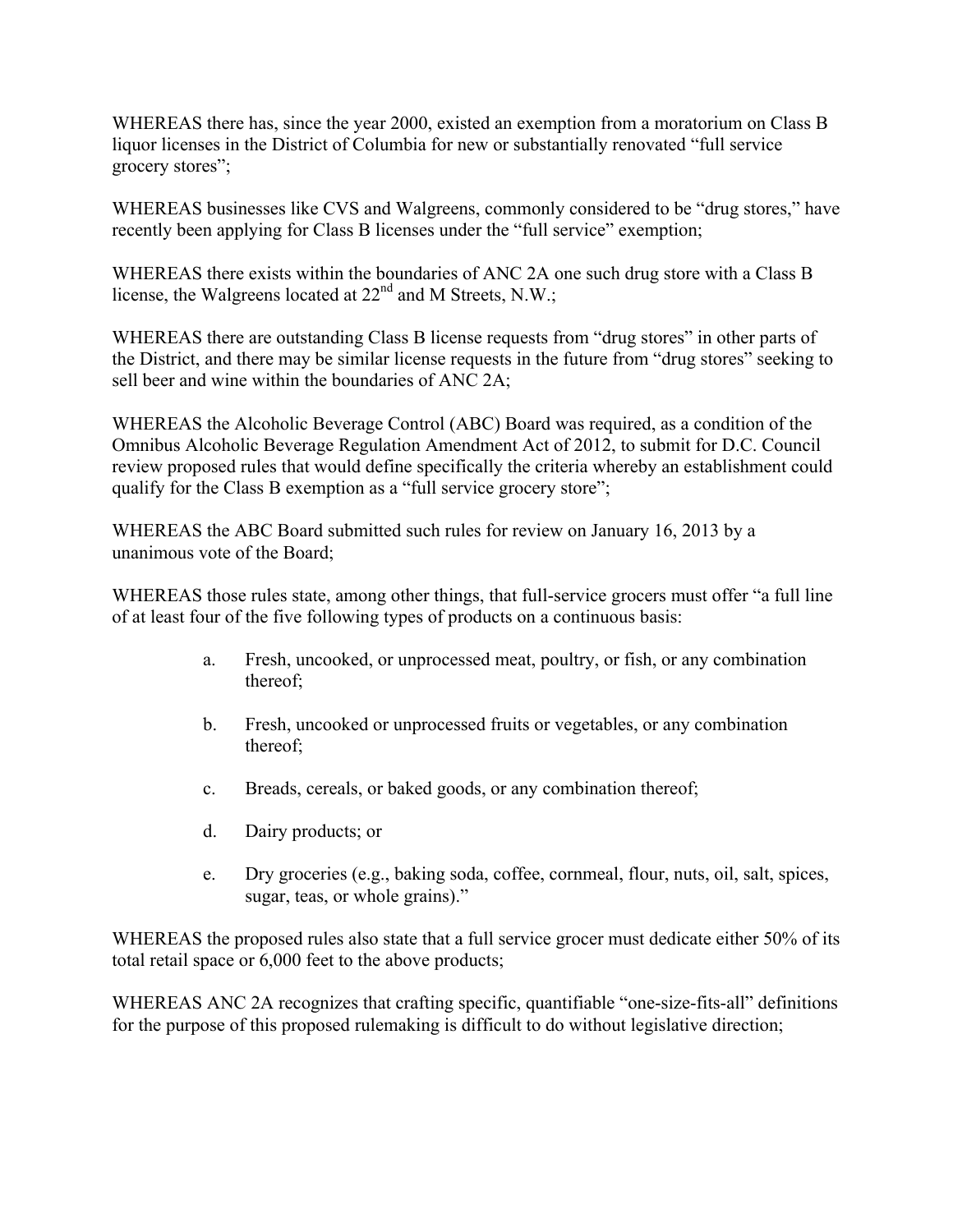WHEREAS ANC 2A believes that the standards set forth in the proposed rulemaking may encourage retail establishments seeking liquor licenses to offer a more robust line of traditional grocery products, potentially obviating the problem of food deserts in certain locations;

**THEREFORE, BE IT RESOLVED** that ANC 2A, in recognition of the hard work done by ABRA and the ABC Board, and with appreciation for the reasonable standards set forth to define a "full service grocery store," supports the proposed rulemaking as currently presented.

**BE IT FURTHER RESOLVED** that ANC 2 A's support for the proposed rulemaking is contingent on the continued existence of the Commission's ability to enter into Settlement Agreements with retail establishments seeking Class B licenses in order to, among other potential stipulations, limit the amount of space set aside for beer and wine displays and the use of auto-checkouts.

ON BEHALF OF THE COMMISSION: Sincerely,

Florence Harmon Chair

cc: The Honorable Jack Evans, Ward 2 Councilmember The Honorable Jim Graham, Chair, Committee on Human Services Fred Moosally, Director, Alcoholic Beverage Control Administration Martha Jenkins, General Counsel, Alcoholic Beverage Control Administration

# **ATTACHMENT 5: ZC: 02-26: GWU Lerner Health and Wellness Center Modification of Approval Conditions**

Government of the District of Columbia Foggy Bottom and West End Advisory Neighborhood Commission 2A

\_\_\_\_\_\_\_\_\_\_\_\_\_\_\_\_\_\_\_\_\_\_\_\_\_\_\_\_\_\_\_\_\_\_\_\_\_\_\_\_\_\_\_\_\_\_\_\_\_\_\_\_\_\_\_\_\_\_\_\_\_  $c$ /o West End Library 1101 24<sup>th</sup> St., N.W. Washington DC 20037

February 27, 2013

Mr. Anthony Hood Chairman D.C. Zoning Commission 441 4th Street, NW, Suite 210 Washington, DC 20001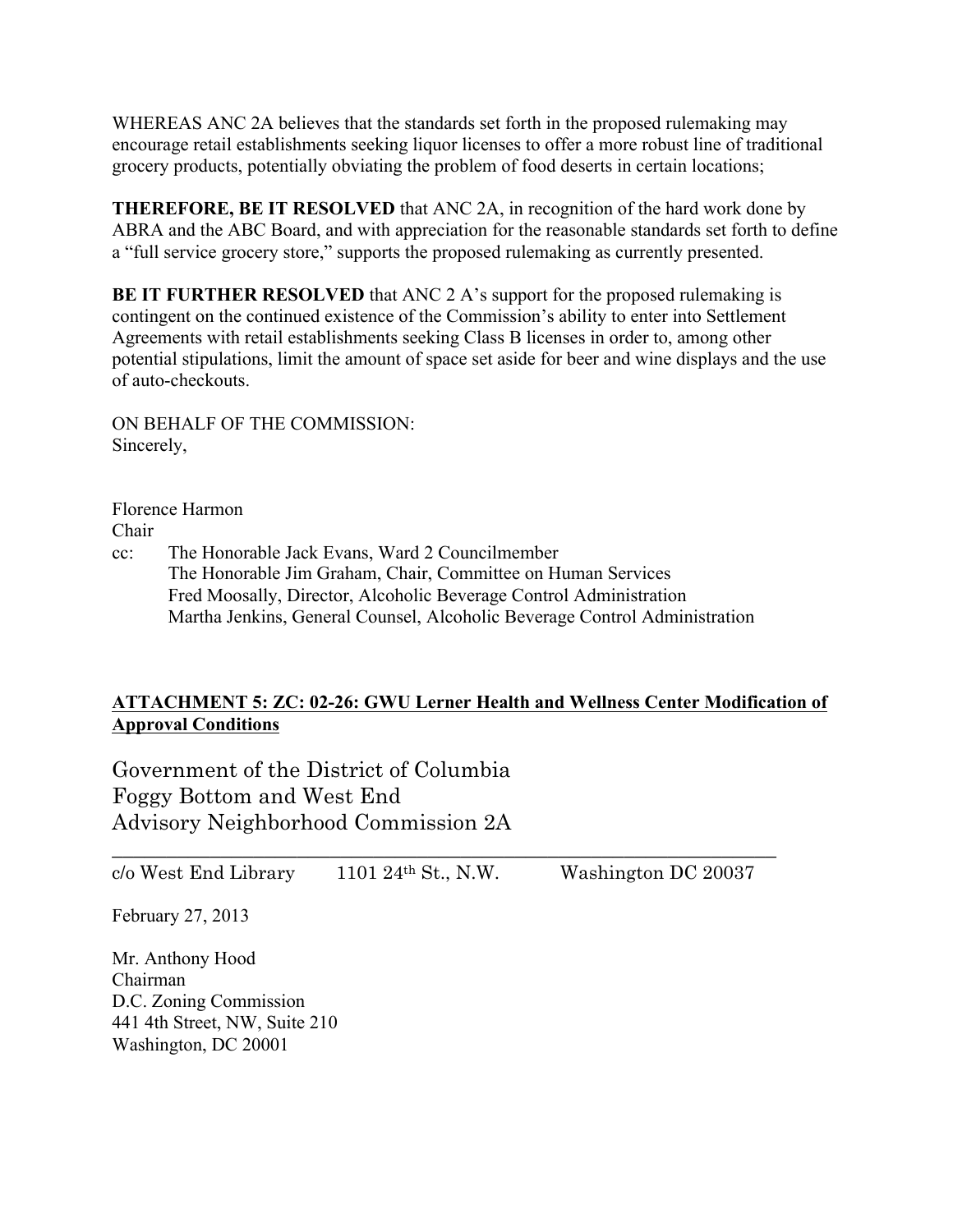## **Re: Z.C. Case No. 02-26: Request for Modification of Condition of Approval for the Lerner Health and Wellness Center by George Washington University ("GW" or the "University") (Square 42, Lot 847)**

Dear Chairman Hood and Members of the Commission:

The Foggy Bottom and West End Advisory Neighborhood Commission ("ANC") 2A has reviewed the above-referenced Application. At a duly noticed meeting with a quorum present on February 20, 2013, at which meeting with seven of the eight commissioners present constituting a quorum, ANC 2A unanimously adopted the following resolution regarding "Request for Modification of Condition of Approval for the Lerner Health and Wellness Center":

WHEREAS, GW submitted an application for a one year extension of the use of the Lerner Health and Wellness Center (the "Lerner Center") by certain groups who had been permitted to use the facility for a term of years; and

WHEREAS, during this one year extension, GW has committed to discuss with the ANC a possible expansion of the category of users of the Lerner Center, potentially including certain residents within the area of ANC 2A; and

WHEREAS ANC 2A is interested in engaging the University in these discussions;

THEREFORE, BE IT RESOLVED that ANC 2A hereby approves the University's Request for Modification of the Condition of Approval for the Lerner Health and Wellness Center and the ANC 2A and GW agree to engage in a dialog during the next 12 months about the continuation of the current users of the Lerner Center and the possible expansion of the category of users to include additional residents of ANC 2A.

The ANC designates its Chair or alternatively any of its commission members to represent it before the Zoning Commission in connection with to this resolution.

Sincerely,

Florence E. Harmon Chair

Cc: David Avitabile, Goulston & Storrs

# **ATTACHMENT 6: Resolution to DDOT re Foggy Bottom FRESHFARM Market**

Government of the District of Columbia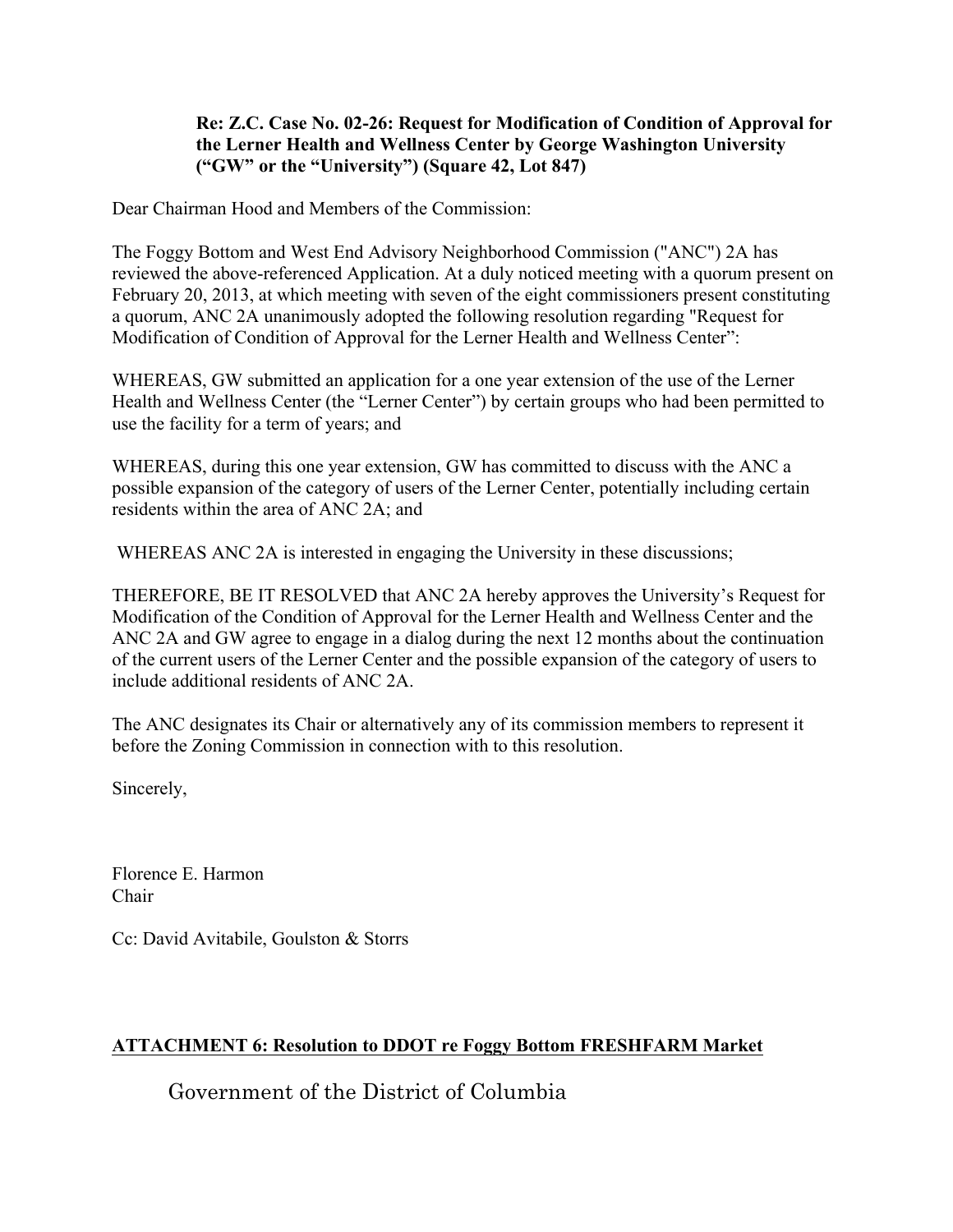Foggy Bottom and West End Advisory Neighborhood Commission 2A

\_\_\_\_\_\_\_\_\_\_\_\_\_\_\_\_\_\_\_\_\_\_\_\_\_\_\_\_\_\_\_\_\_\_\_\_\_\_\_\_\_\_\_\_\_\_\_\_\_\_\_\_\_\_\_\_\_\_\_\_\_ c/o West End Library 1101 24th St., N.W. Washington DC 20037

March 19, 2013

Reg Godin Markets & Program Manager FRESHFARM Markets P.O. Box 15691 Washington DC 20003

Re: Foggy Bottom FRESHFARM Market

Dear Mr. Godin,

Thank you for attending the regular monthly meeting of the Foggy Bottom & West End Advisory Neighborhood Commission 2A (ANC 2A) on February 20, 2013 and for explaining to the Commissioners and members of the public in attendance the planned reopening of the Foggy Bottom FRESHFARM Market at the entrance of the I St. Walkway at 23<sup>rd</sup> St. The Commissioners are appreciative of the value that this market adds to our neighborhoods.

Therefore, at this regularly scheduled meeting on Wednesday, February 20, 2013, ANC 2A voted unanimously, a quorum of seven of the eight commissioners being present, to support this application of FRESHFARM Market to the D.C. Department of Transportation to continue to use of 11 metered parking spaces on the 916-999 block of New Hampshire Ave NW. Additionally, upon being informally polled later, Commissioners have no objection to the use of 300 sq ft of sidewalk space at the intersection of  $23<sup>rd</sup>$  St. NW & I St. NW.

Please let me know if I can be of further assistance.

ON BEHALF OF THE COMMISSION:

Sincerely,

Florence Harmon Chair

cc: ANC 2A Commissioners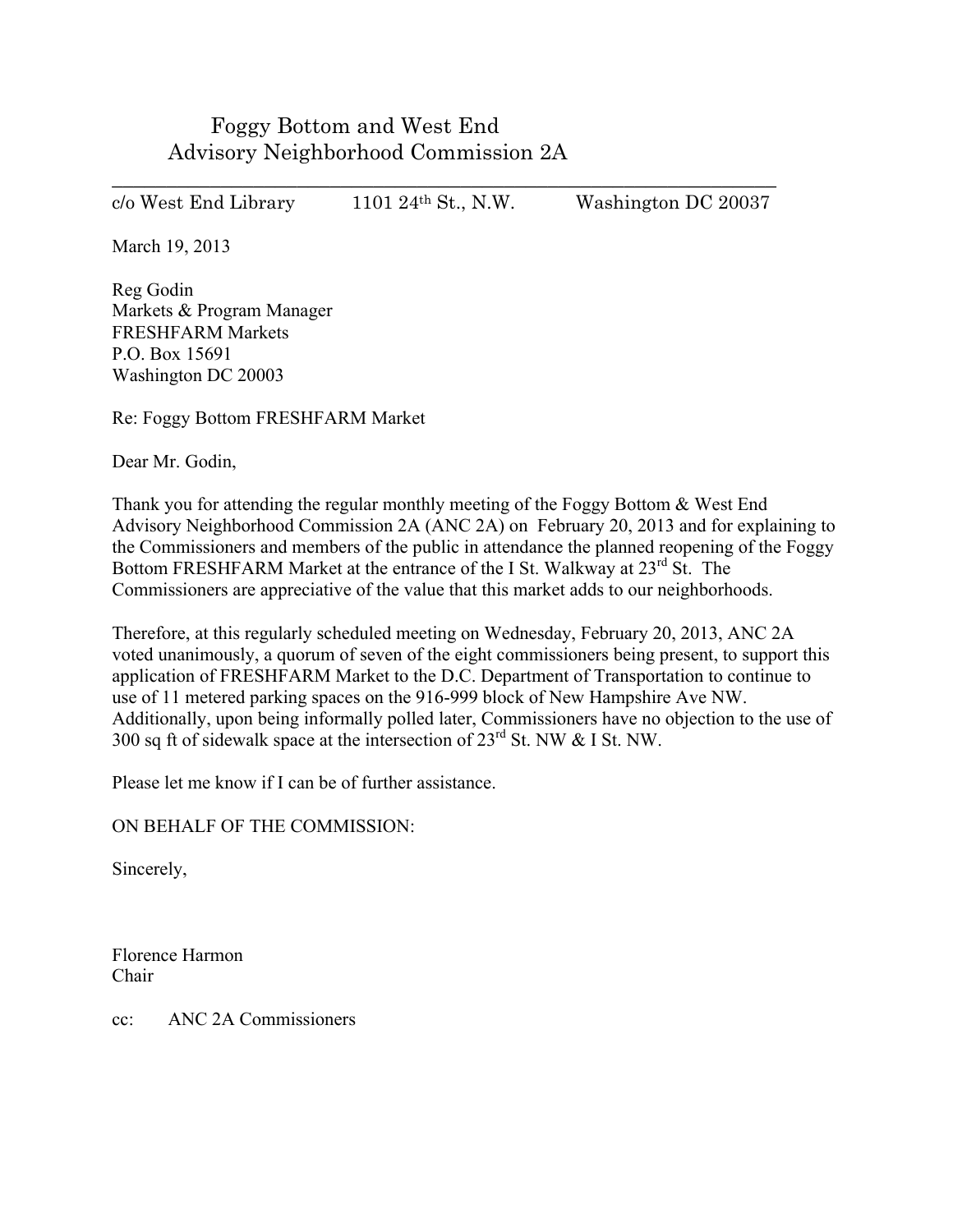# **ATTACHMENT 7: Fourth Annual Duke Ellington Concert – Monday April 29, 2013 from 3-6 pm**

\_\_\_\_\_\_\_\_\_\_\_\_\_\_\_\_\_\_\_\_\_\_\_\_\_\_\_\_\_\_\_\_\_\_\_\_\_\_\_\_\_\_\_\_\_\_\_\_\_\_\_\_\_\_\_\_\_\_\_\_\_

Government of the District of Columbia Foggy Bottom and West End Advisory Neighborhood Commission 2A

 $c/\text{o West End Library}$  1101 24<sup>th</sup> St., N.W. Washington

DC 20037

February 27, 2013

Jesus Aguirre, Director DC Department of Parks and Recreation 1250 U Street, NW Washington, DC 20009

Dear Director Aguirre:

At its duly noticed, regularly scheduled meeting on March 20, 2013 with a quorum present, the following resolution unanimously passed regarding the ANC's support for permitting requirements for the 4<sup>th</sup> annual Duke Ellington birthday concert at Duke Ellington Park.

Edward "Duke" Ellington's birth in the West End neighborhood of Washington, DC, has been established by his official District of Columbia birth certificate, which shows that he was delivered by a midwife on April 29, 1899, at a house at 2129 Ward Place.

Residents of today's West End neighborhood wish to recognize and honor him with the third annual birthday concert in the "Duke Ellington Park," a public park named in his honor, located at intersection of New Hampshire Avenue, M Street, and 21st Street NW which is closest to his birthplace.

Resolved that ANC 2A again supports the third annual birthday concert coordinated by West End Friends at the park and asks that the DC Department of Parks and Recreation grant any necessary permits for the event scheduled on Monday, April 29, 2013 from 3:00 to 6:00 pm.

ON BEHALF OF THE COMMISSION,

Respectfully submitted,

Florence Harmon Chair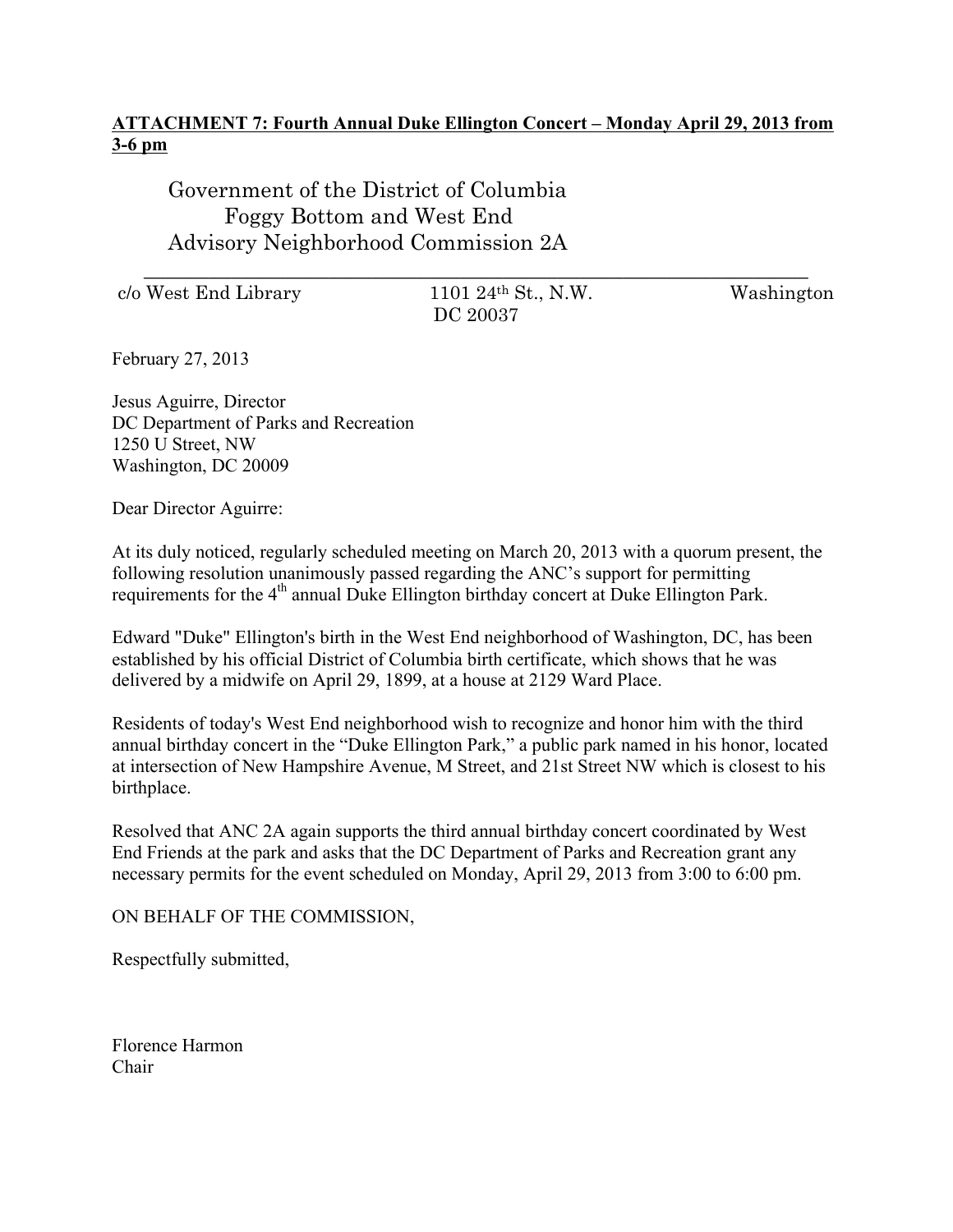cc: Rebecca Coder, ANC 2A-02

# **ATTACHMENT 8: Race for Children, American Foundation for Suicide Prevention and Bike DC**

Government of the District of Columbia Foggy Bottom and West End Advisory Neighborhood Commission 2A

| c/o West End Library | 1101 24 <sup>th</sup> St., N.W. | Washington |
|----------------------|---------------------------------|------------|
|                      | DC 20037                        |            |

March 10, 2013

Mr. George Banker c/o Road Race Management 4940 Hampden Lane Suite 212 Bethesda, MD 20814

RE: Children's Hospital Race for Every Child, Saturday, October 5, 2013

Dear Mr. Banker:

At its regularly scheduled meeting on February 20, 2013, the Foggy Bottom and West End Advisory Neighborhood Commission (ANC) 2A, with a quorum of seven of the eight commissioners present at a duly-noticed public meeting, voted 7-0 to support the First Annual Children's Hospital Race for Every Child. ANC 2A appreciates your working to minimize potential vehicle and pedestrian traffic disruption within our neighborhoods. The Commission wishes you much success with the race this year. Please let me know if you have any questions.

On Behalf of the Commission,

Respectfully submitted,

Florence Harmon Chair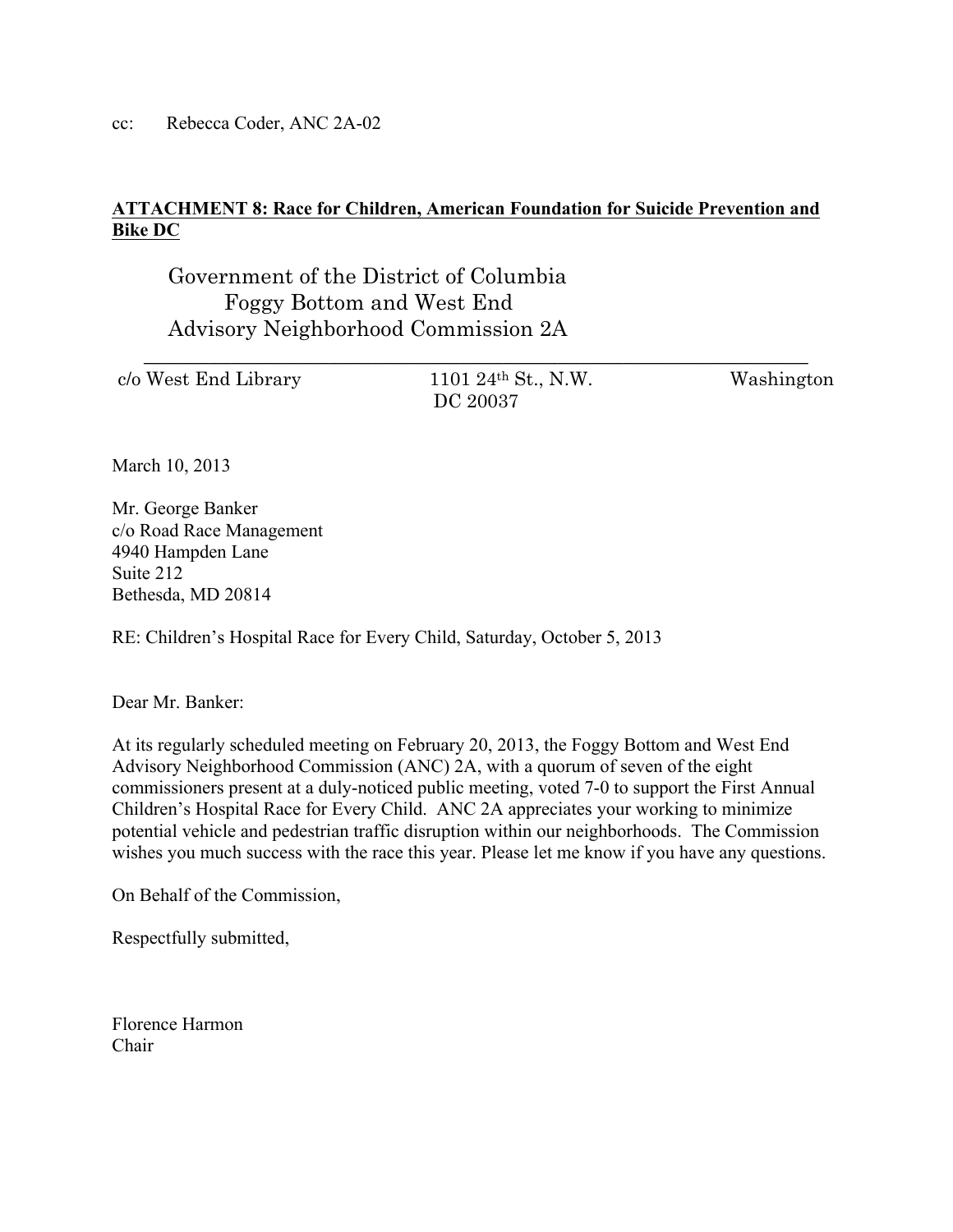Government of the District of Columbia Foggy Bottom and West End Advisory Neighborhood Commission 2A

c/o West End Library 1101 24th St., N.W. Washington

\_\_\_\_\_\_\_\_\_\_\_\_\_\_\_\_\_\_\_\_\_\_\_\_\_\_\_\_\_\_\_\_\_\_\_\_\_\_\_\_\_\_\_\_\_\_\_\_\_\_\_\_\_\_\_\_\_\_\_\_\_ DC 20037

March 10, 2013

Ms. Tanya Mitchell Emergency Management Specialist Emergency Management Agency 2720 Martin Luther King Jr. Avenue, SE Washington, DC 20032

Dear Ms. Mitchell<sup>.</sup>

On Wednesday, September 20, 2013, the American Foundation for Suicide Prevention presented their plan for their Out of the Darkness Walk scheduled for June 1-2, 2013. Later, at a duly noticed meeting, on February 20, 2013, with seven of the eight commissioners present, constituting a quorum, Advisory Neighborhood Commission (ANC) 2A voted 7 to 0 to support the American Foundation for Suicide Prevention's Out of Darkness Walk after a brief presentation from Ms. Hanson.

On Behalf of the Commission,

Respectfully submitted,

Florence Harmon Chair

cc: Jewel Hanson

Government of the District of Columbia Foggy Bottom and West End Advisory Neighborhood Commission 2A

 $c/\sigma$  West End Library 1101 24<sup>th</sup> St., N.W. Washington DC 20037

\_\_\_\_\_\_\_\_\_\_\_\_\_\_\_\_\_\_\_\_\_\_\_\_\_\_\_\_\_\_\_\_\_\_\_\_\_\_\_\_\_\_\_\_\_\_\_\_\_\_\_\_\_\_\_\_\_\_\_\_\_